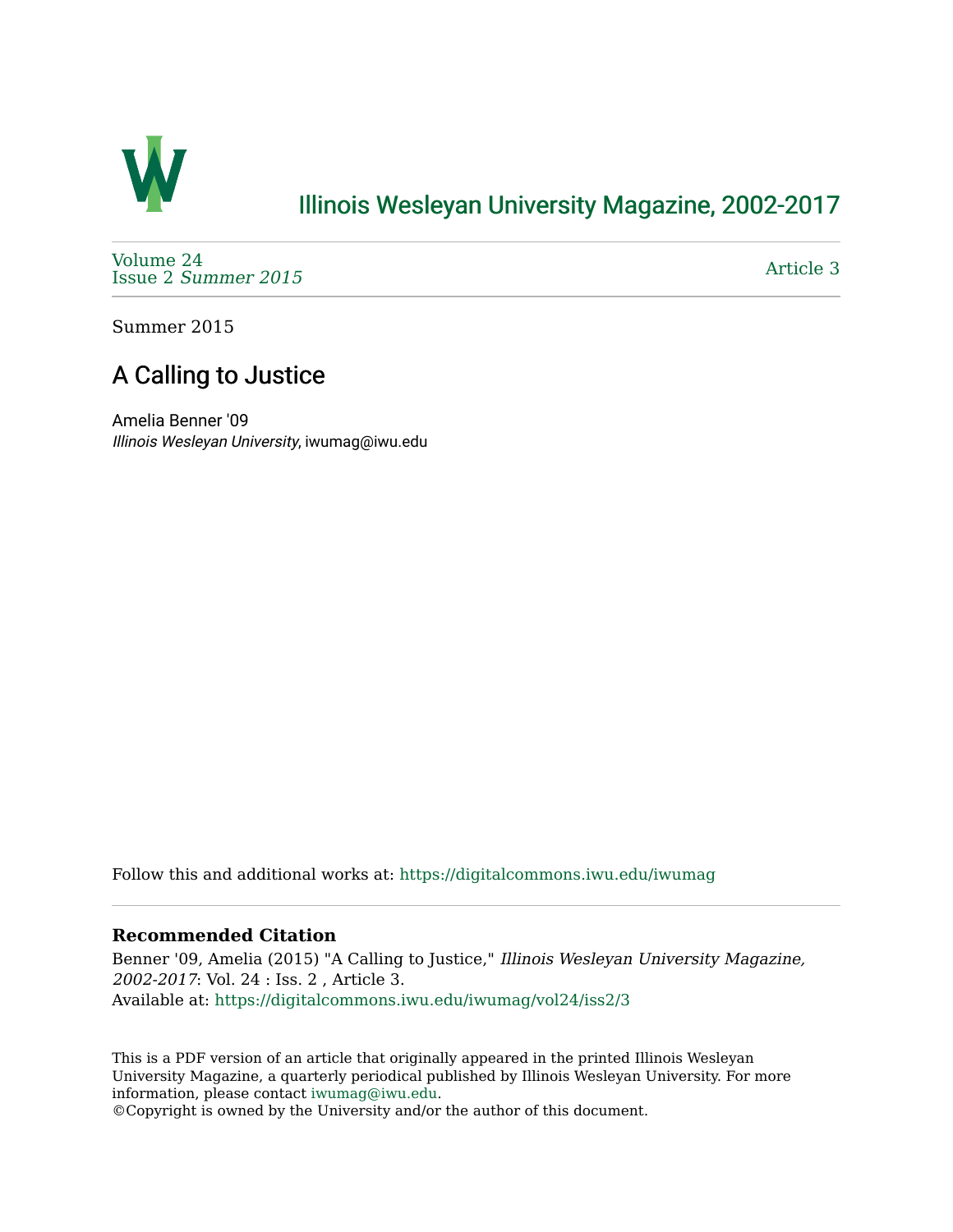# A Calling to Justice

*Cliff Nellis '97 created and leads a legal center that is changing the lives of young people in one of Chicago's toughest neighborhoods.*

**Story by AMELIA BENNER '09**

North Lawndale, the Chicago neighborhood where attorney Cliff Nellis lives and works, regularly makes headlines for all the wrong reasons. Gang violence. Shootings. Urban decay.

But Nellis, a 1997 graduate of Illinois Wesleyan, sees those issues as symptoms of something bigger: a cycle of poverty that's difficult for young people to escape, and a criminal justice system that offers few solutions for freeing people from that cycle.

His organization, Lawndale Christian Legal Center (LCLC), reaches out to teenagers and young adults facing serious criminal charges,



**In addition to providing full legal representation for clients, Nellis (above center) and his team create a customized intervention "Game Plan" for success that includes mentoring and job skills training.**

from dealing drugs to residential burglary to attempted murder. It's an offshoot of Lawndale Christian Community Church, which has done outreach in the Chicago neighborhood of North Lawndale for nearly four decades.

In a place like North Lawndale, a lifetime spent drifting in and out of the correctional system can seem inevitable. And when young people's first brush with the law can happen as young as 10 or 11 years old, that lifetime can be very long indeed.

"Once you're in the system, it tends to be pretty hard to get out of it," Nellis says.

A felony conviction at a young age becomes a permanent barrier that stands in the way of future opportunities. "There actually is no end to their sentence," says Nellis.

LCLC takes a holistic approach to helping young people, integrating social services and mentoring with legal aid. Those services continue for as long as clients remain in the justice system, an average of three years.

"We walk these kids through the system, away from the system, never to return to the system again," Nellis says.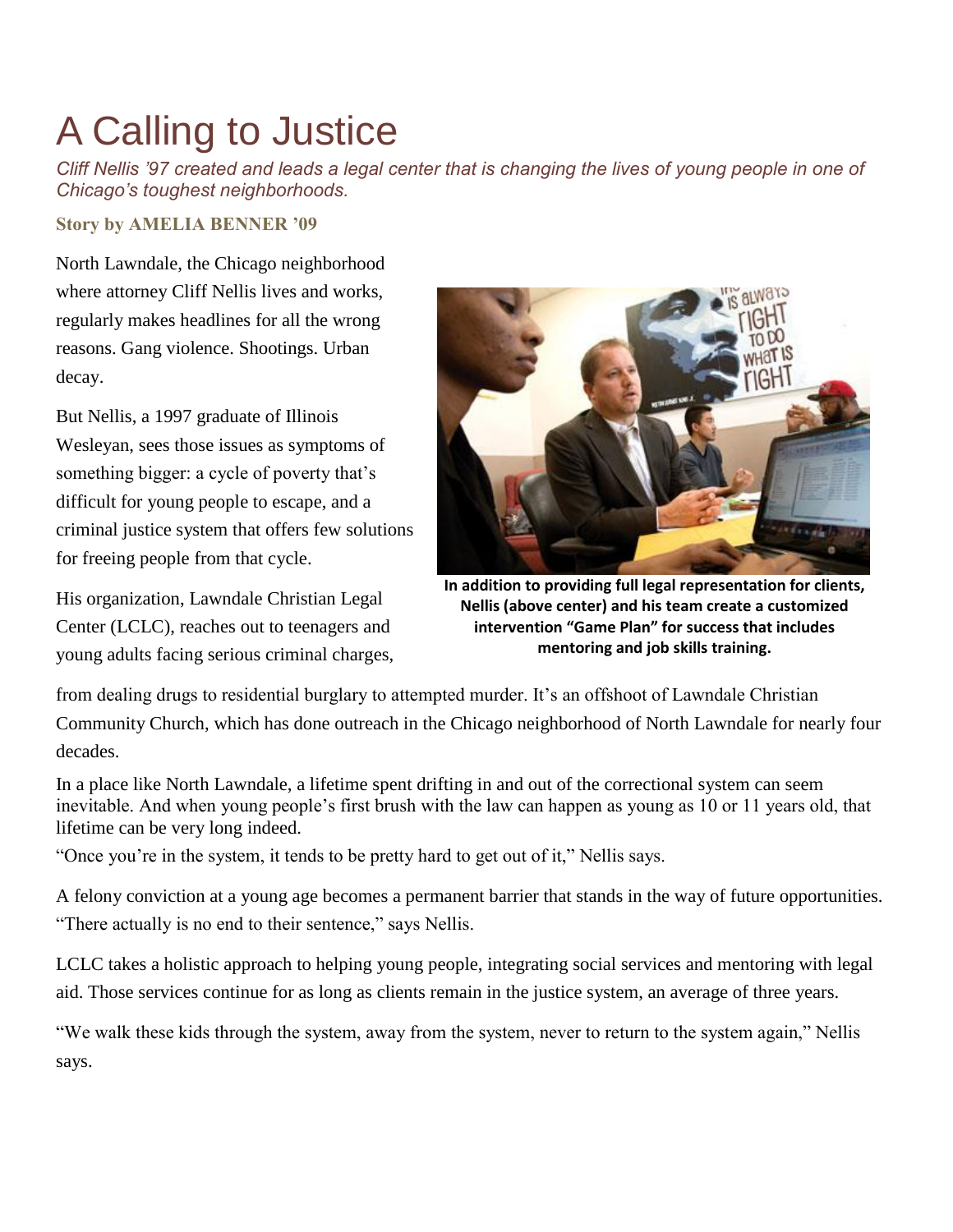It's a system that can be can be "daunting and frustrating," says Jennifer Gill, a 1997 classmate of Nellis' whose own interest in social justice led her to become a Cook County public defender — a post she's held for over 14 years.

Gill and Nellis had lost touch after graduation. "Then, one day in November 2011, I saw Cliff walking out of the courthouse at 26th and California," Gill recalls. "He told me about what he was doing and about the legal center he had just opened. I was very interested and asked how I could help."

Soon, the pair were partnering in creation of a Young Professionals' Council to raise money for LCLC. Today, the group has 10 members and holds two fundraisers a year.

Over the years, Nellis has gained experience that serves him well as an advocate for youth, says Gill. "Cliff has learned how things work and how to best help his clients in the framework of that system." But the true key to his success, she adds, comes from his all-in commitment to his clients.

"He worries about them, counsels them, gets involved in their families, welcomes them into his and finds opportunities for them," she says. "He also stands beside them when they fall. He's a strong and faithful supporter of all his clients."

### **Lost and found**

North Lawndale, which lies on the southwest side of the city of Chicago, has a history of reinventing itself.

Initially settled by Italian and Irish immigrants, in the late 19th century it became a popular destination for Czech and Bohemian families seeking a new life in the New World. By the 1920s, it was home to the world's third-largest Jewish community.

It was transformed once more in the mid-20th century, as the Great Migration brought waves of black Americans from the south into the teeming cities of the north. But the next few decades brought an economic downturn that sparked an increase in poverty and crime.

Today, Nellis says, 97 percent of the community's over 35,000 residents are African-American. Unemployment is high, and even a job is no guarantee of security: the average annual salary among Lawndale residents is between \$15,000 and \$18,000. The high-school graduation rate is around 40 percent.

One of the biggest factors behind these numbers, according to Nellis, is the "huge number of felony convictions." Fifty percent of the population has been convicted of a felony. Among men, that figure rises to 70 percent.

"You've got a community that's basically been marginalized by the criminal justice system," Nellis says.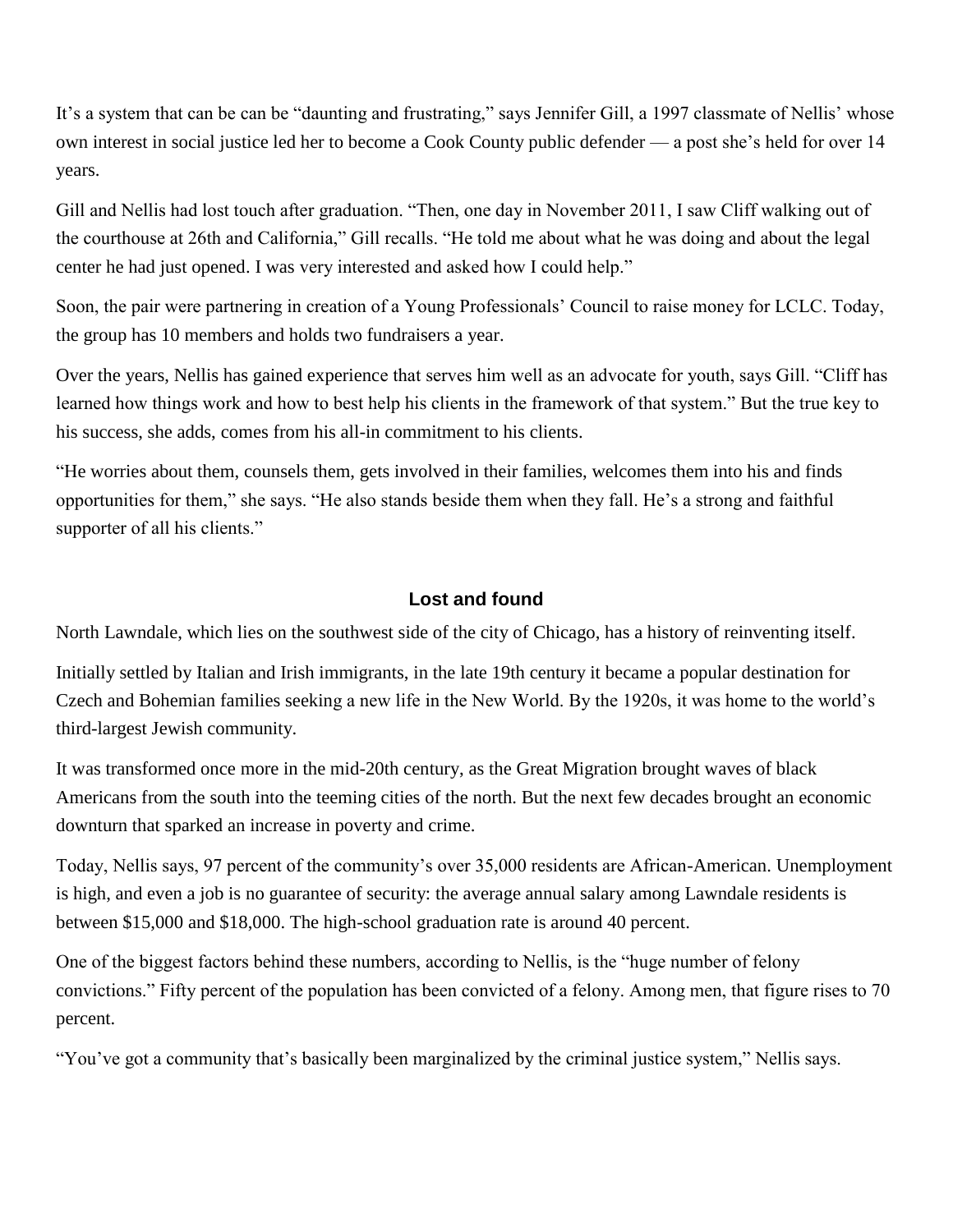Nellis, his wife, and their two children live in Lawndale. So do 11 of LCLC's 13 staff members, some of whom grew up in the neighborhood.

That gives them credibility with local kids, he says. "I'm just another guy," he says. "I'm their neighbor."

What pulled Nellis to Lawndale was a firm belief in the power of redemption, a power he has experienced firsthand.

He grew up in Lake Zurich, Ill., a serene northern suburb of Chicago that is consistently ranked among the best places in America to raise a family. He played varsity football at Lake Zurich High School before arriving at IWU in 1993. Majoring in philosophy and English, with a minor in political science, he says he "loved his days at Wesleyan," where he also played football and was a member of Sigma Chi.

Intending to pursue a career in law, he studied at the University of Chicago, where he received his J.D. in 2000. Two years later, he wrapped up a clerkship with a federal judge in Denver. With job offers from some of the largest law firms in the country, Nellis realized he was on the cusp of achieving everything he had thought he desired — and yet he felt lost. Wanting to get in touch with feelings of pain, fear and loneliness that had



**After earning a law degree at the University of Chicago, Nellis eschewed a lucrative legal career to attend divinity school. He opened Lawndale Christian Legal Center in 2010.**

followed him since early adolescence, he decided to take time off to do a cross-country bicycle trip he hoped would give his life a new focus.

A few months before his trip began, his brother had become a Christian — and was anxious to share his new faith. "I flat out told him it wasn't for me. God and religion just didn't make sense to me. But he just could not let go of it," he recalls.

But Nellis found that soon he, too, couldn't let go of it. He remembered that his late grandmother, who he deeply admired, "also believed in Jesus Christ — and I couldn't believe that my whole life I had overlooked this fact about my grandmother."

On the first leg of his bicycle trek from Denver to San Diego, Nellis prayed, wrote in his journal, and went to church services in the towns he passed through. He also began reading the Bible he had brought with him in his backpack cover-to-cover. "I began to rethink everything I thought about my life, about everything."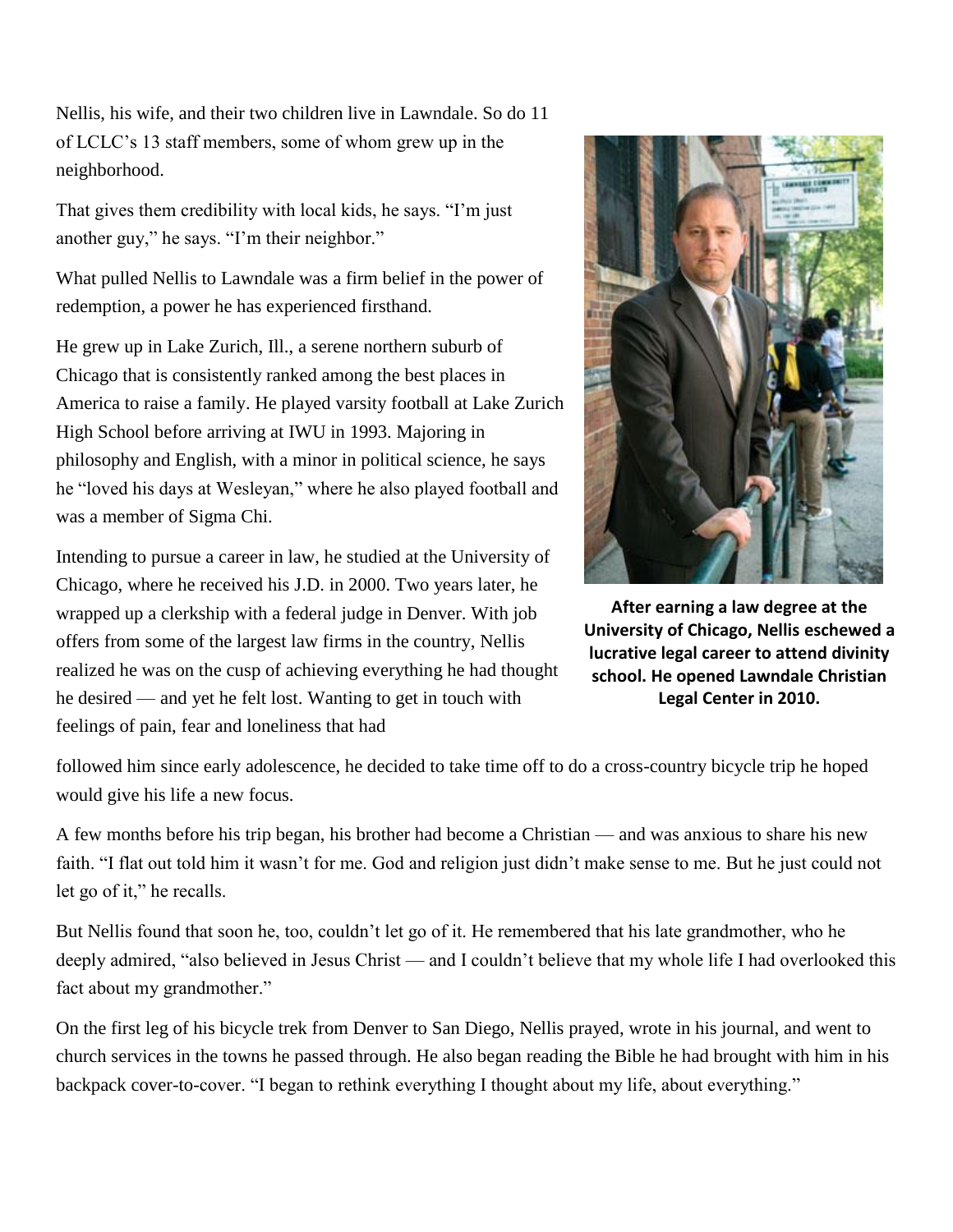During the first week of his journey, he decided to stop at a lake he'd seen on the map near the New Mexico town of Springer. After losing his way in the rural landscape, he stopped at a guard shack at a boys' correctional facility to ask for directions — and got more than he bargained for.

The guard told him about the boys housed in the Springer Correctional Center, which was founded in the early 1900s. Again and again, he told Nellis that the teens — most of whom ended up in prison as adults — had "no hope."

"In my new, probably innocent faith, I was troubled," Nellis says. He felt, even at the time, that it was a defining moment.

As he rode on, he developed a new plan for the future, picturing himself as a chaplain for young people in correctional facilities. And when his trip ended three months later in Miami, he returned home to the Chicago suburbs where he'd grown up and enrolled at Trinity Evangelical Divinity School.

He continued to practice law on the side as he attended seminary and pursued his goal of becoming a youth pastor. It was during this time that he first came to Lawndale.

Lawndale Christian Community Church Pastor Wayne Gordon had written a book, *Real Hope in Chicago,* about the church's success in reaching out to people in need in North Lawndale. In 2005, Nellis decided to see for himself.

"I'd never really met a church like that," he says. Nellis was inspired by the way leaders worked within the community, fostering transformation from the inside out.

Four years later, Nellis, in cooperation with church leaders, was formulating plans for a legal aid center focused on the community's young people. In 2010, LCLC opened its doors.

### **Steps toward progress**

Once a young adult is charged with a crime, how do you put him on a better path?

That's the question that Nellis and his 13-member staff consider every day. The best answer that he's come up with is "Give him a job."

But finding employment for young people who've been charged with serious crimes is a difficult prospect. LCLC has a three-tier program to help its clients gain workplace skills. In the first step, clients work for the center itself, doing janitorial work, tending

the community garden, and helping with the after-school program.

This initial step helps his clients gain on-the-job skills, Nellis says.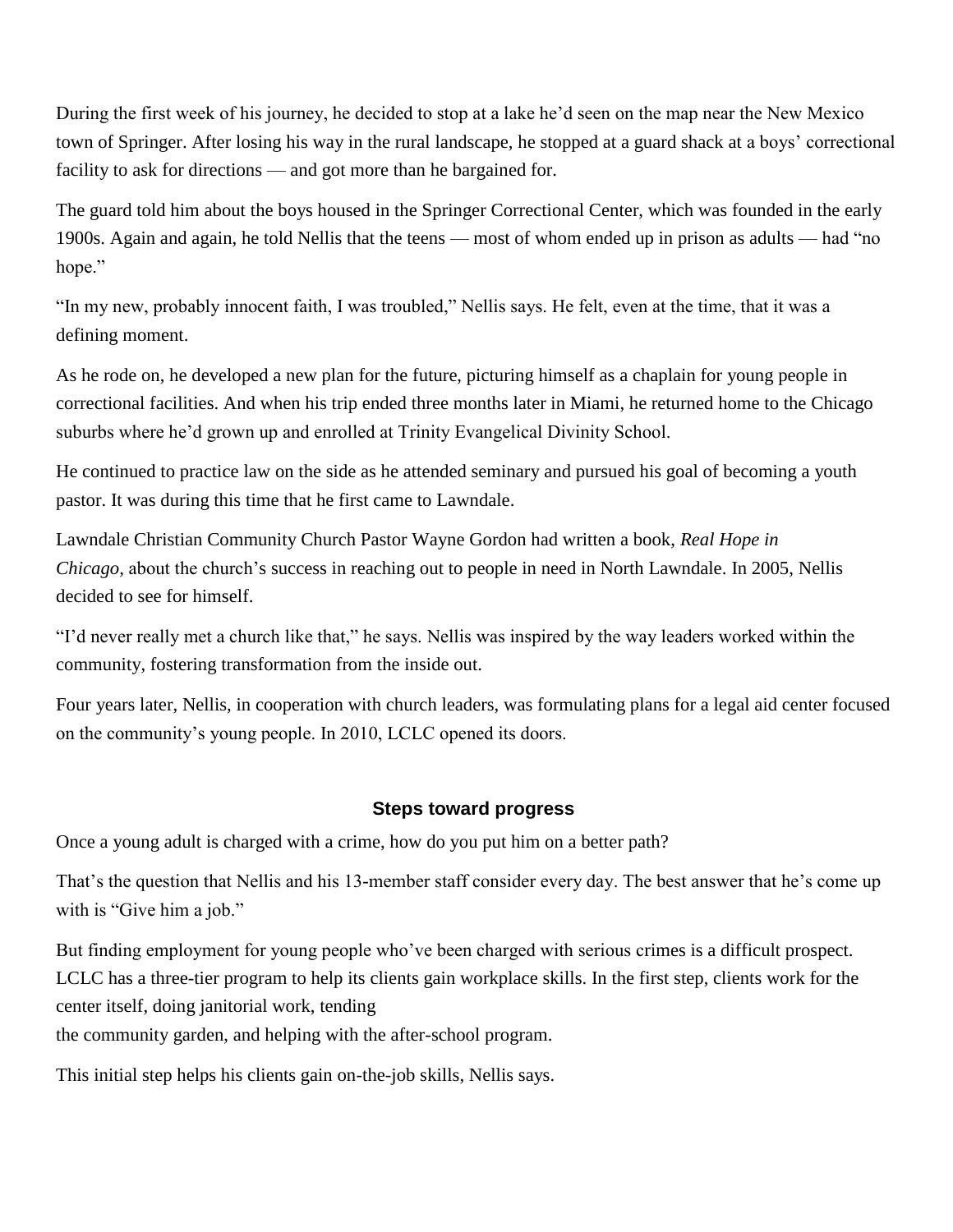In the second tier, those who've shown promise at LCLC are given the opportunity to work for one of 12 "employer partners." LCLC foots the bill for their salary for a month or two as the workers get a taste of life on the job.

The third tier consists of young people who've parlayed that opportunity into formal employment, giving them a chance to become breadwinners and steering them away from the bad influences that led them into trouble in the first place.

Nellis says that the teens he meets have faced the challenges that come with poverty: homelessness, abuse, drug addiction and a lack of education.

"Life is harder here," he says. "There's no getting around that."

With that in mind, Nellis added, success can be a moving target. Some emerge from the justice system and finish high school. Some go on to college. Some find employment. For others, it's enough simply to take smaller steps, like choosing not to hang out with their old friends anymore.



**"You've got a community that's basically been marginalized by the criminal justice system," says Nellis says, shown above speaking with a client's friend.**

Gill says that LCLC and programs like it help by treating teens and young adults in trouble as more than just a case. "The attorneys and staff walk alongside the kids to treat the client's mental, emotional and educational needs in addition to their legal needs," she says. "The goal is to make the client a productive member of society so they don't find themselves in that position again."

Nellis cited the story of one young Lawndale man who had a rough start in life. His mom and her abusive boyfriend were addicted to heroin. He joined a gang and ended up charged with assault and attempted murder. While in jail, his older brother was shot and killed.

With Nellis' help, he was found not guilty in a jury trial. Upon his release from jail, the youth started talking to other kids in the neighborhood, urging them to make better choices than he had. When Nellis saw that the young man's peers were listening, he offered him a job in the LCLC after-school program. Now — having become the first in his family to graduate from high school — he is a sophomore at a four-year university.